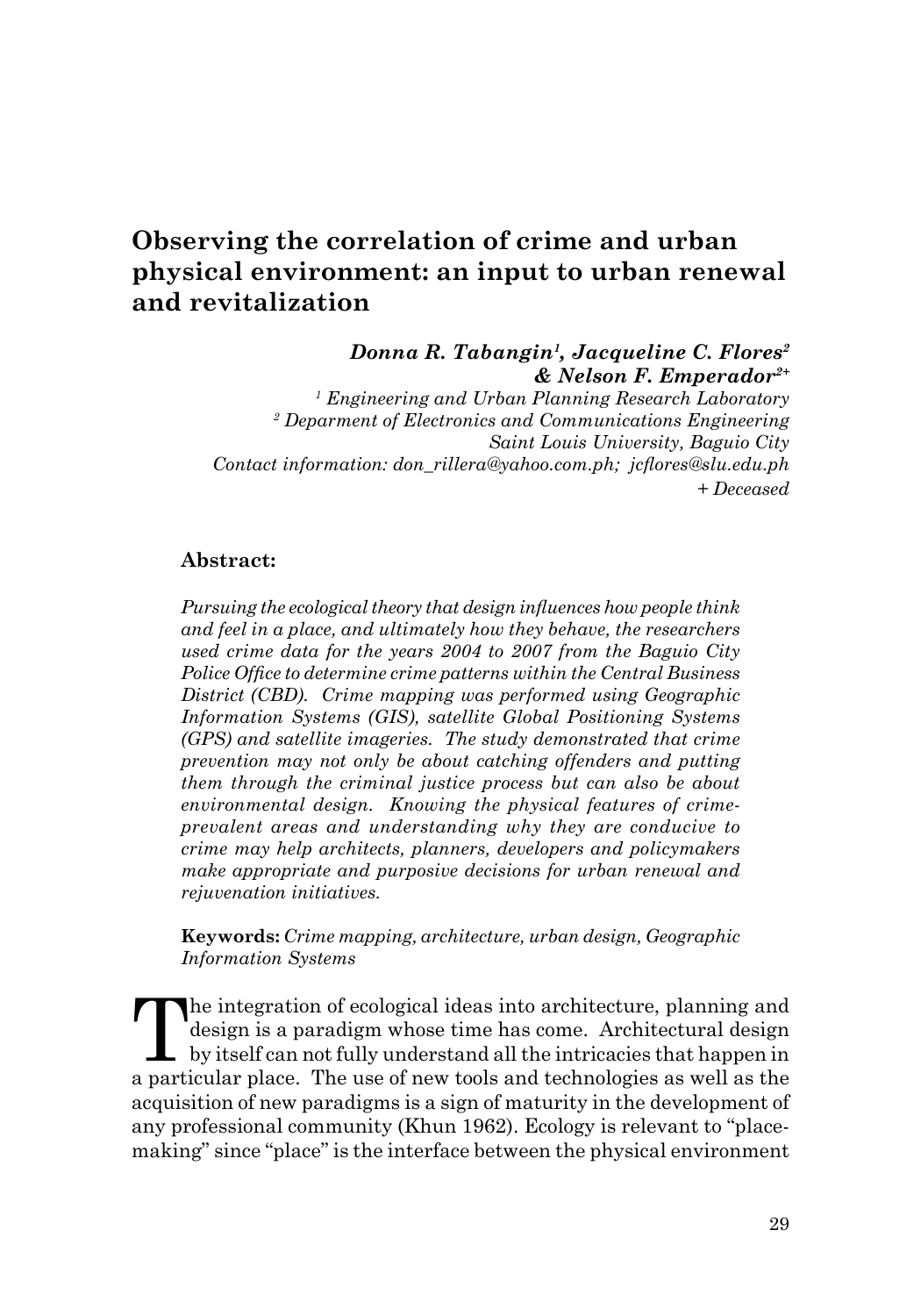and human activities (Steiner 1991). This symbiotic relationship can be utilized and integrated to an otherwise invisible and complex urban phenomenon – the preponderance of crime as correlated to the design of the built environment, the mix of land uses, and the physical characteristics of the place.

The past two decades has seen the advancement of the concept that places may act as precursors to anti-social behaviour. Environmental sociologists and criminologists have posited that there is a link between criminal behaviour to physical or social space. They argue that crime must be viewed in the context of the place where it occurs because such places present bigger or lesser opportunities for criminal behaviour (Park and Burgess 1921; Shaw and McKay 1969; Newman 1972; Brantingham and Brantingham 1991; Wikstrom 1995). Empirical studies have shown that crime is concentrated in a few "hotspots" (Sherman et al. 1995, 1989). Hotspot places are very small micro units of analysis, such as buildings or addresses, block faces or street segments; or clusters of addresses, block faces or street segments (Eck and Weisburd 1995). Such observations have led to the recommendation of reorienting crime prevention efforts from the traditional socio-demographic characteristics of offenders to the manipulation of the built environment in order to reduce crime opportunities (Jeffery 1971; Newman 1972).

Studies that delved into the concept of "designing out" crime have examined the relative merits of trying to prevent crime through alleviating the social problems which are thought to encourage crime, versus treating the symptoms – that is, reducing the opportunities for criminals to commit crimes. This "opportunity theory" was put forward by two particularly influential works: C. Ray Jeffery's Crime Prevention through Environmental Design (1971), and Oscar Newman's Defensible Space (1972). Jeffery, a criminologist, suggested that urban design could be used to prevent crime by reducing the opportunities. Newman, an architect, conducted a study which further established the relationship between urban design and crime rates. In his analysis, he came up with three crucial factors: territoriality, natural surveillance, image and milieu. Jeffery and Newman both built on two previous works: Jane Jacob's "The Death and Life of Great American Cities" (1961) which argued that urban design broke down many of the traditional controls on criminal behaviour; and Schlomo Angel's "Discouraging Crime Through City Planning" (1968) which noted that crime was inversely related to the level of activity on the street.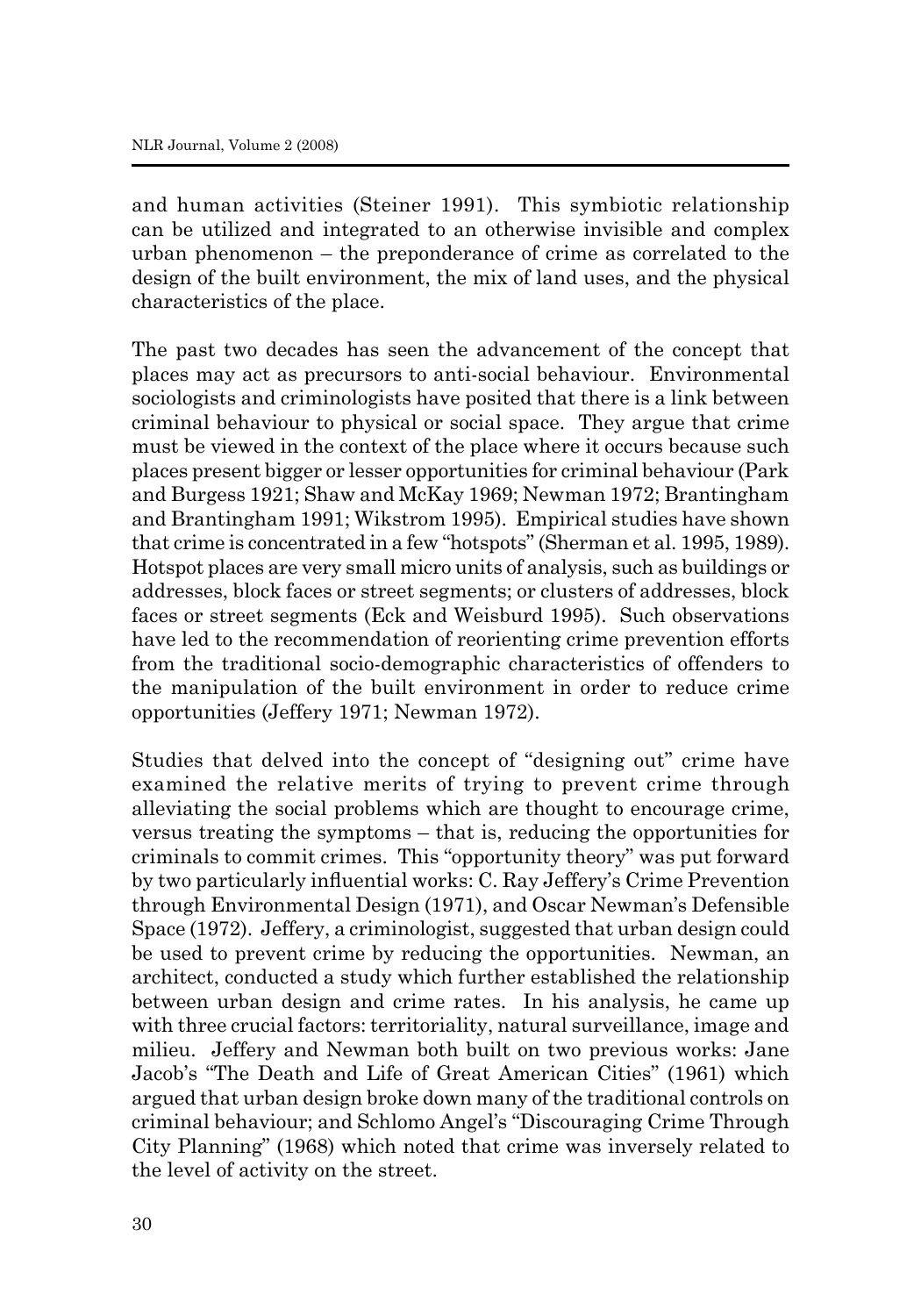The "opportunity theory" was further expounded by Mayhew, Clarke, Sturman and Hough (1976) and Clarke and Mayhew (1980) in their work for the UK Home Office Research Unit, the Canadian criminologists Paul and Patricia Brantingham (1981), Greenberg and Rohe (1984), and Shaw and McKay (1929). Their researches have shown that certain physical attributes such as specific land uses, street layouts that provide access and escape routes, environmental disrepair and deterioration, and physical features that block visibility and natural surveillance can encourage higher incidence of crime. It was found out that commercial and transitional areas tended to be more attractive targets for criminals, followed by industrial areas, with residential areas considered as the least attractive. Block and Block (1995) went further by noting that specific commercial uses are more likely to generate crime than others, especially if there is a high concentration of them in a limited area. Liquor stores, bars and taverns are crime generators whereas pawnshops, ATMs, vacant lots or buildings, and public parks are crime attractors (Perkins et al. 1992). Wilson and Kelling (1982) put forward their "broken windows" theory stating that physical incivilities (trash, graffiti, abandoned buildings, disrepair, unkempt lots) and social incivilities (rowdy behaviour, drug dealing, public drunkenness, prostitution, panhandling and loitering) result in higher crime and fear of crime.

In 1990, Brantingham and Brantingham introduced their "rational choice" theory arguing that criminals make rational choices before committing a crime thus the possibility of surveillance by the users and owners of the place plus the presence of physical features that increase the visibility of a site (such as open storefronts, unobstructed windows, and well-lit areas) and the absence of features that block views (blank walls, thick vegetation) can influence the final decisions of potential offenders. Donald Perglut (1981, 1982) concurred with this expanded scope of defensible space by pointing out that "soft" architecture should be complemented with "soft" management practices. Soft architecture responds to people, and the design welcomes and reflects the presence of human beings. Soft management, on the other hand, assumes that the place users or owners can seek out responsibility and exercise high degrees of imagination and creativity in participating in their environment.

This study tests the theory of the ecology of crime and design in the urban setting of Baguio City. It intends to utilize data mining and geographic visualization to identify locations of crime hotspots and their physical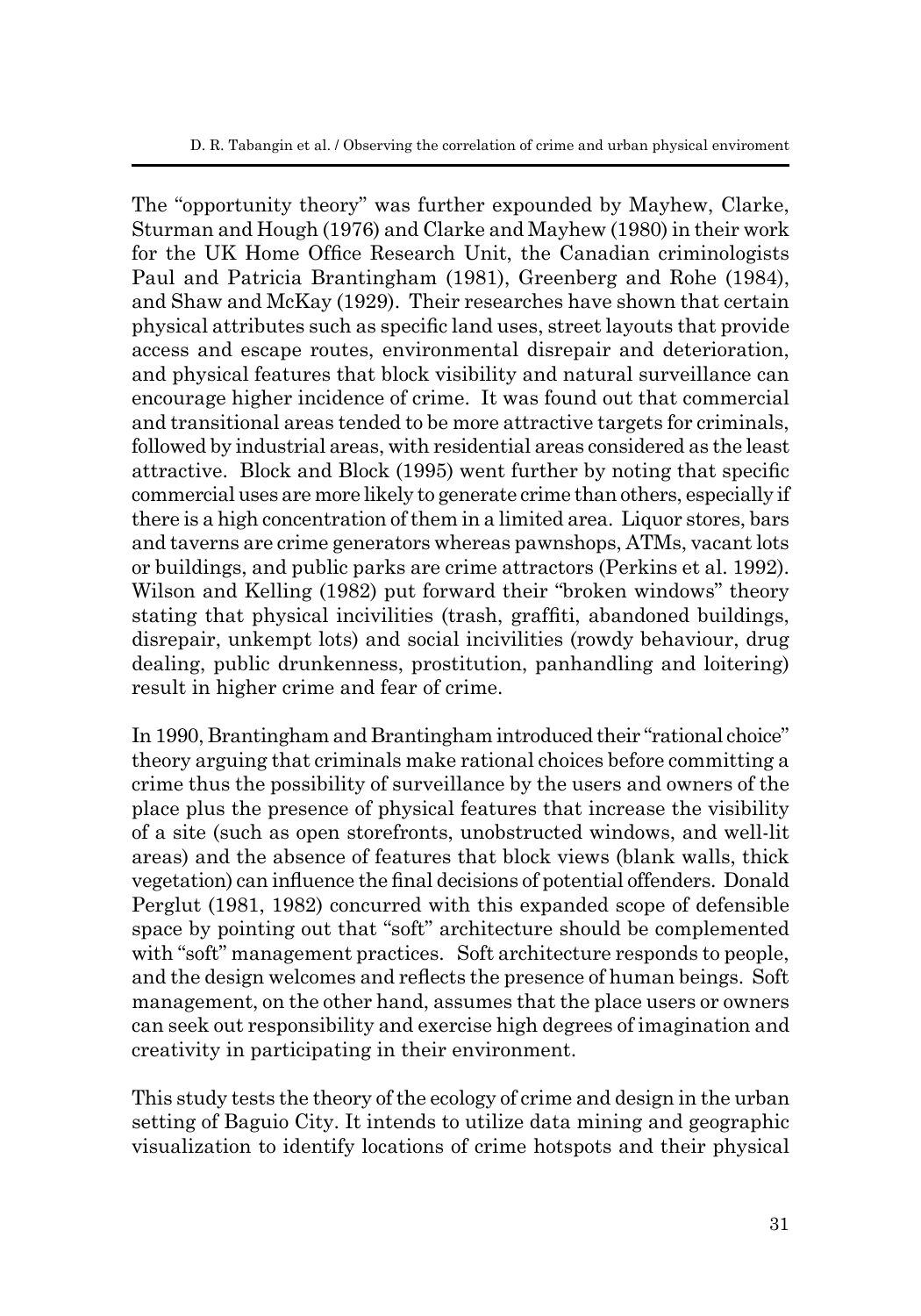environmental attributes which encourage crime. The findings provide helpful input to architects, planners and policy makers in their effort towards improving urban design.

### **Research design and methods**

In order to investigate the relationship of environmental design and crime, data consisting of a total of 2,632 crime incidents over a period of four (4) years (2004-2007) were collected from the Baguio City Police Office (BCPO). Since each crime was uniquely identified by an address, systematic ground surveys were conducted and each of the addresses was visited and "geocoded" with handheld GPS units. The recorded x and y coordinate locations were uploaded in a GIS software (Geomatica Ver. 9.1.7) for visualization. Data verification was done by using a satellite image as well as road, land use and police jurisdiction basemaps of the City as background features.

To geographically visualize the spatial locations and distributions of the top three crimes in the city, centrographic statistics using the standard distance circle, mean centre, and standard deviation ellipse algorithms of GIS were employed. Hotspots were identified through kernel density estimation using CrimeStat III, a freeware crime statistic and analysis software package which can be used in conjunction with most GIS softwares.

#### **Findings and discussion**

The computed hotspot maps and derived addresses consistently show that the crimes of theft, robbery, and physical injuries have occurred within a number of select places in the CBD over the four-year period. Other crimes (e.g. murder, rape, etc.) were comparatively few and too dispersed to provide usable and address-specific hotspot computations. From actual site visits and direct observation, the researchers studied the physical attributes and environmental milieu of the hotspot addresses. Six (6) addresses were visited and analyzed for theft, eight (8) for physical injuries, and four (4) for robberies. The physical attributes which were observed are grouped into four (4) classifications as shown in Table 1.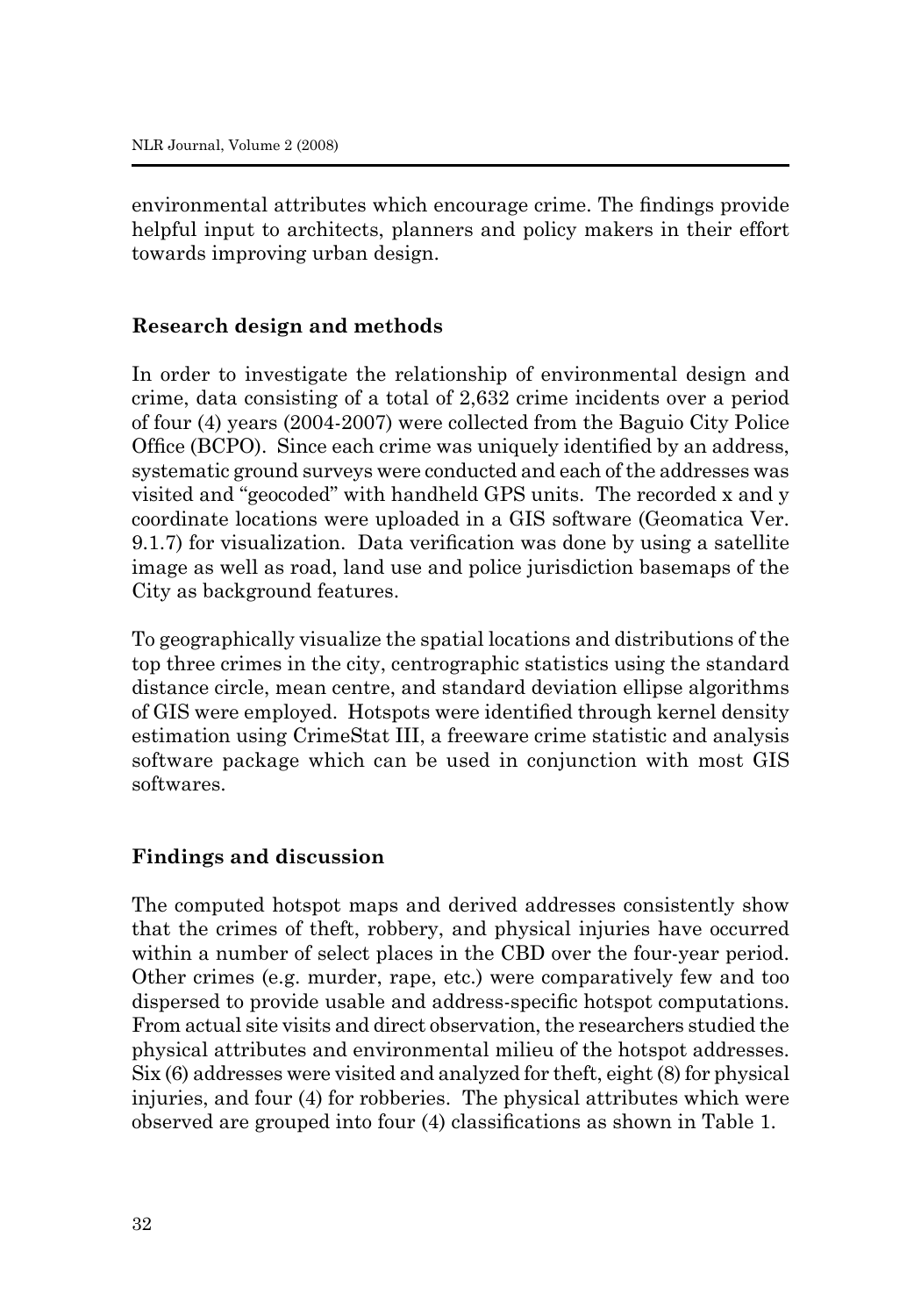| Physical<br><b>Attribute</b>                 | <b>Attribute Characteristics</b>                                                                                                                                                                           |
|----------------------------------------------|------------------------------------------------------------------------------------------------------------------------------------------------------------------------------------------------------------|
| 1. Building Design                           | Features that offer natural surveillance,<br>delineation between public and private<br>space, proximity of sites to well-used<br>locations (Newman 1972; Jacobs 1961).                                     |
| 2. Land Use and<br>Circulation<br>Pattern    | Boundary characteristics, land uses,<br>vehicular and pedestrian patterns that may<br>encourage or discourage different types of<br>crime (Greenberg and Rohe 1986;<br>Greenberg, Williams and Rohe 1982). |
| 3. Territorial<br>Signage                    | Signs of caring and proprietorship that<br>signals to users that the owners care and<br>are vigilant to what happens there (Brower<br>1988; Greenbaum and Greenbaum 1981).                                 |
| 4. Physical<br>Deterioration and<br>Disorder | Signs of incivility and physical deterioration<br>which are contagious, stimulating and<br>attractive to potential offenders (Wilson and<br>Kelling 1982).                                                 |

| <i>Table 1.</i> Environmental inventory physical attributes and their |                 |  |  |
|-----------------------------------------------------------------------|-----------------|--|--|
|                                                                       | characteristics |  |  |

Theft occurs at places where closed front and open-air commercial activities abound as shown in Annex A. Theft hotspot places are usually on narrow sidewalks and overpasses which experience crowding due to heavy pedestrian traffic. Theft also happens in rundown buildings with on-street parking for private vehicles and terminals for public utility vehicles (called "jeepneys") which obstruct the view from the surrounding areas. Scattered litter, vagrants and vendors likewise abound. The mall, which is a new development, is another theft hotspot. It offers contradictory attributes though, since it has large glass open frontages and good aesthetic design. Theft in the mall happens at crowded hallways where escalators and elevators are situated. Crowding in constricted spaces seems to be a major factor for this type of crime which negates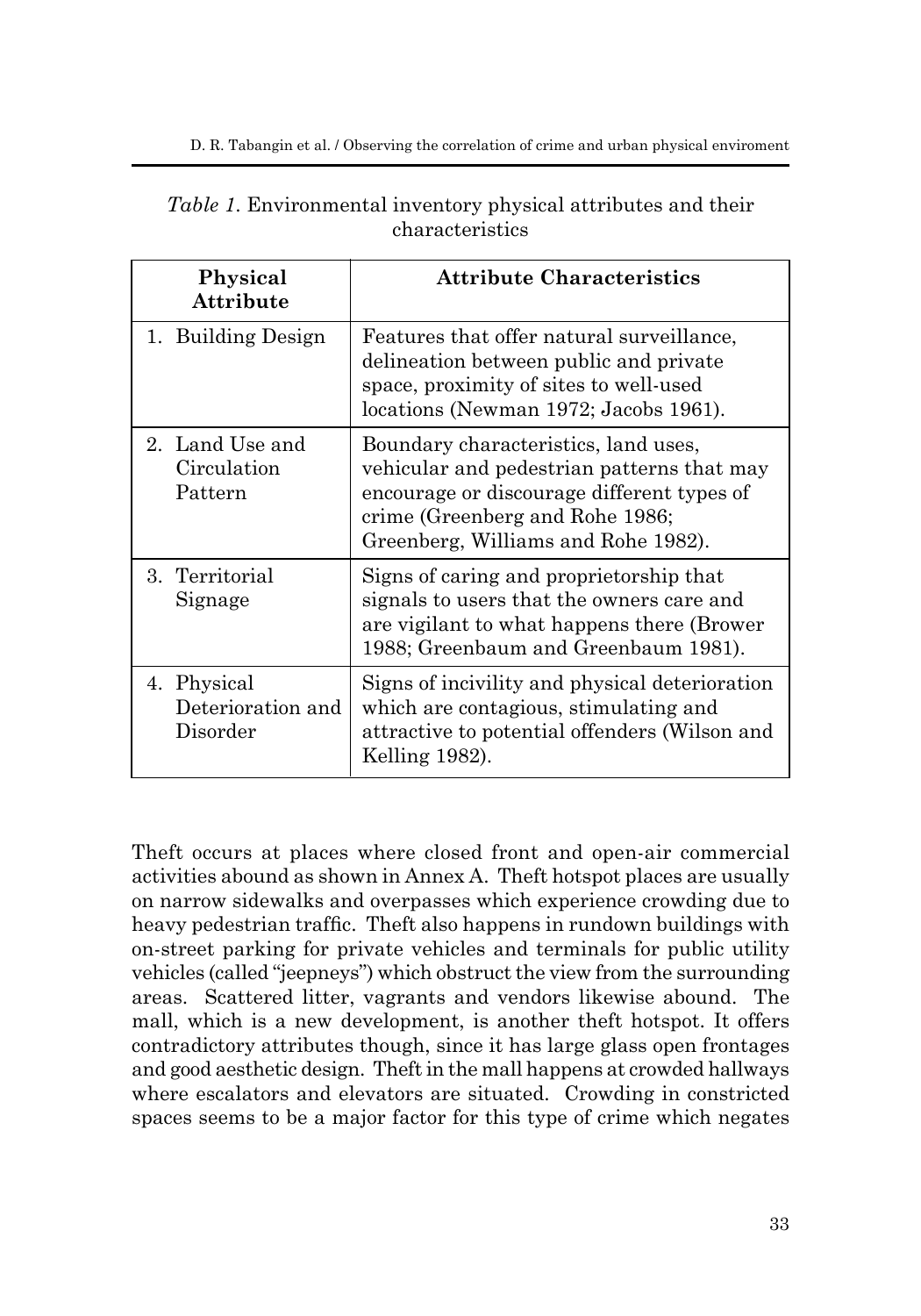the theory of Jane Jacobs (1961) that "more eyes on the street" would mean lower levels of crime. In this case, planning which permits for the convergence of people (and vehicles to a certain extent) plus the obvious lack of guardianship all, add up to an environmental mix where opportunities for theft are made possible.

In the case of physical injury crimes, they were observed to happen in places with the preponderance of bars, discos, and inns, as seen in Annex B. Elevated night time occurrences were noted and usually at addresses where there is poor lighting, absence of public phones, and on narrow sidewalks and overpasses. Moderate pedestrian and vehicular traffic were observed especially at night time but the hotspots are near jeepney and bus terminals as well as vehicular drop off points. Dark alleys and the presence of parked vehicles afford poor visibility from the surroundings. Majority of the hotspots are located in older and run-down buildings where guardianship and maintenance are lacking. In the case of the newly refurbished buildings, large columns on the sidewalk provide good hiding places and the provision of railings entrap possible victims. In this case, there are only two possible entry and exit points which are situated at the far ends of the property. The market, which is the only place that experiences heavy pedestrian traffic compared to the other addresses, was observed to house the bars on the upper storeys of the old buildings which usually operate during and after market hours.

Annex C presents the hotspot places for robberies. This crime type is observed to happen in closed front commercial areas and places with design features that afford hiding and entrapment (columns, railings, trees and bushes, seating, alleys) were observed. The absence of public phones, good lighting and guardians were likewise detected. Offenders seem to prefer places with wide sidewalks but with poor visibility from the opposite side of the street since the view is obstructed by the presence of tall bushes and trees in the park as well as parked vehicles. Jeepney terminals and vehicular drop off points are situated nearby. The streets serve two-way traffic but experience moderate pedestrian and vehicular traffic. Liquor stores, bars, and inns are located nearby. Most of the buildings are old and run-down. Vendors and beggars are also observed to abound in the hotspot places.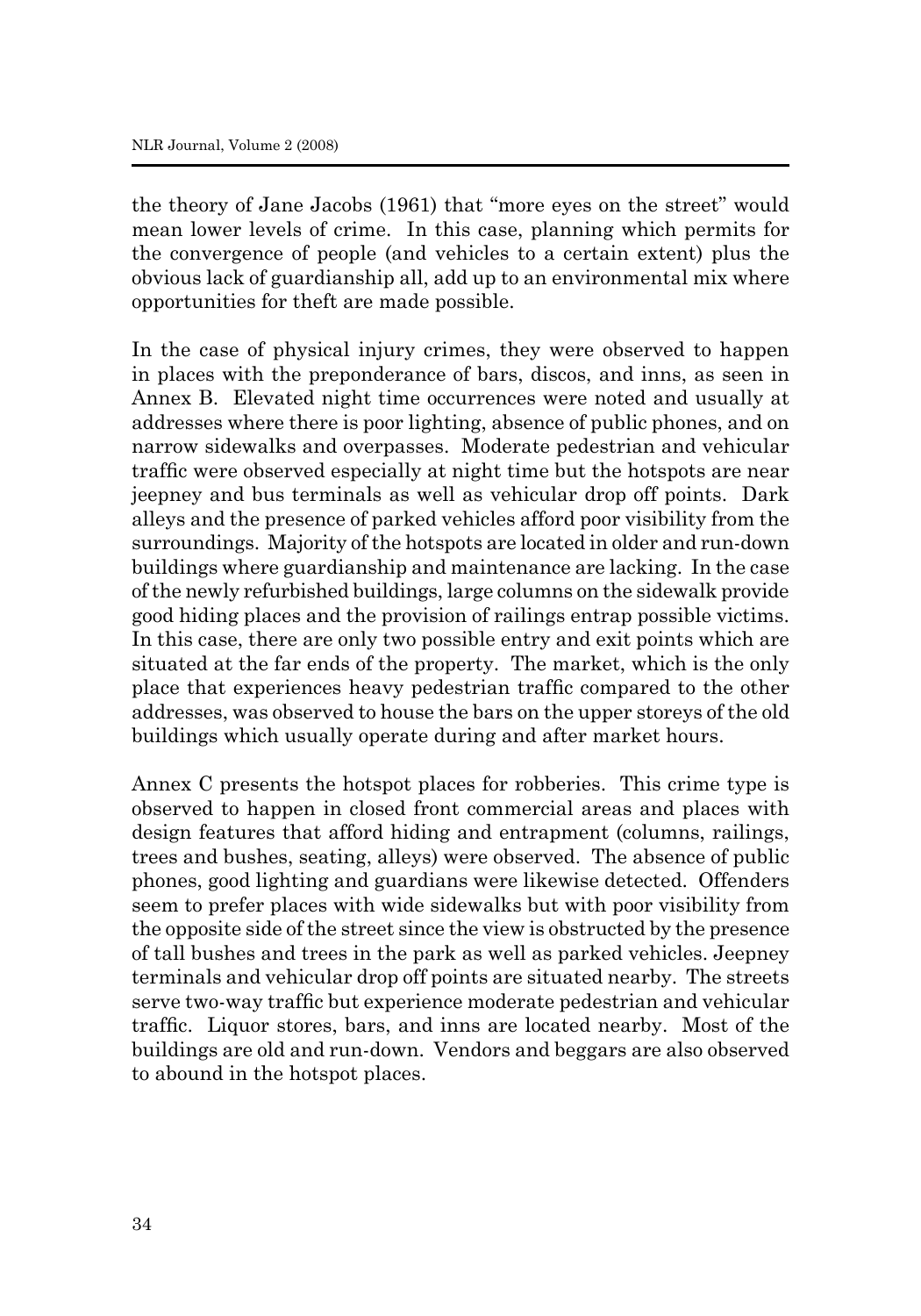It can be noted that the "heart" of these crime activities is the market. Since the area exhibits a very mixed land use, deteriorating building stock, abundance of jeepney terminals and drop-off points, high pedestrian and vehicular traffic volume, and thus an almost 24-hour operation, this place is a persistent crime hotspot. The apparent loss of control and management due to the sheer volume of activities may have contributed to the physical breakdown and worsening of the area. Offenders seem to favor areas of this type where guardianship and physical care have clearly been neglected. The "broken windows" thesis of Wilson and Kelling (1982) is thus supported. The presence of dilapidated buildings, scattered litter, graffiti, illegal vendors and beggars evidently demonstrate the relationship of physical and social incivilities to crime. Land use, as earlier stated, can be a determinant of crime type. It was shown that bars, liquor stores, and inns may act as crime generators especially in the case of physical injury crimes. Theft and robberies are strongly observed in commercial and retail areas where people converge.

Street characteristics such as on-street parking, vehicular and pedestrian traffic also seemed to affect crime. Theft favors crowded areas whereas the crimes of physical injuries and robberies stay in moderately used areas. The presence of parked vehicles contributes to obstruction and poor visibility. The location of the jeepney terminals and vehicular drop off points strongly suggest a strong influence on all three crimes. Since the Baguio CBD is where most of inter- and intra-city public transportation terminals are situated, they may, aside from bringing a large amount of people into the CBD, act as offender "importers". The adjacency of undesirable establishments (bars, liquor stores, inns) and the apparent laxity in maintenance and security at the terminals themselves may further alleviate criminal opportunities. Marcus Felson (1987) had argued that criminals and victims find the shortest route, spend the least time, and seek the easiest means to accomplish something. The terminals, thus, may help ease the traveling and escaping of offenders.

#### **Conclusion and recommendations**

The ecology of crime is true in Baguio City CBD. Crime is not only about offenders and victims but is also about situations and places. The study has shown that there are places which experience high criminal activities, while there are other places in the City which offer similar land uses but experience lesser crime. The researchers explained why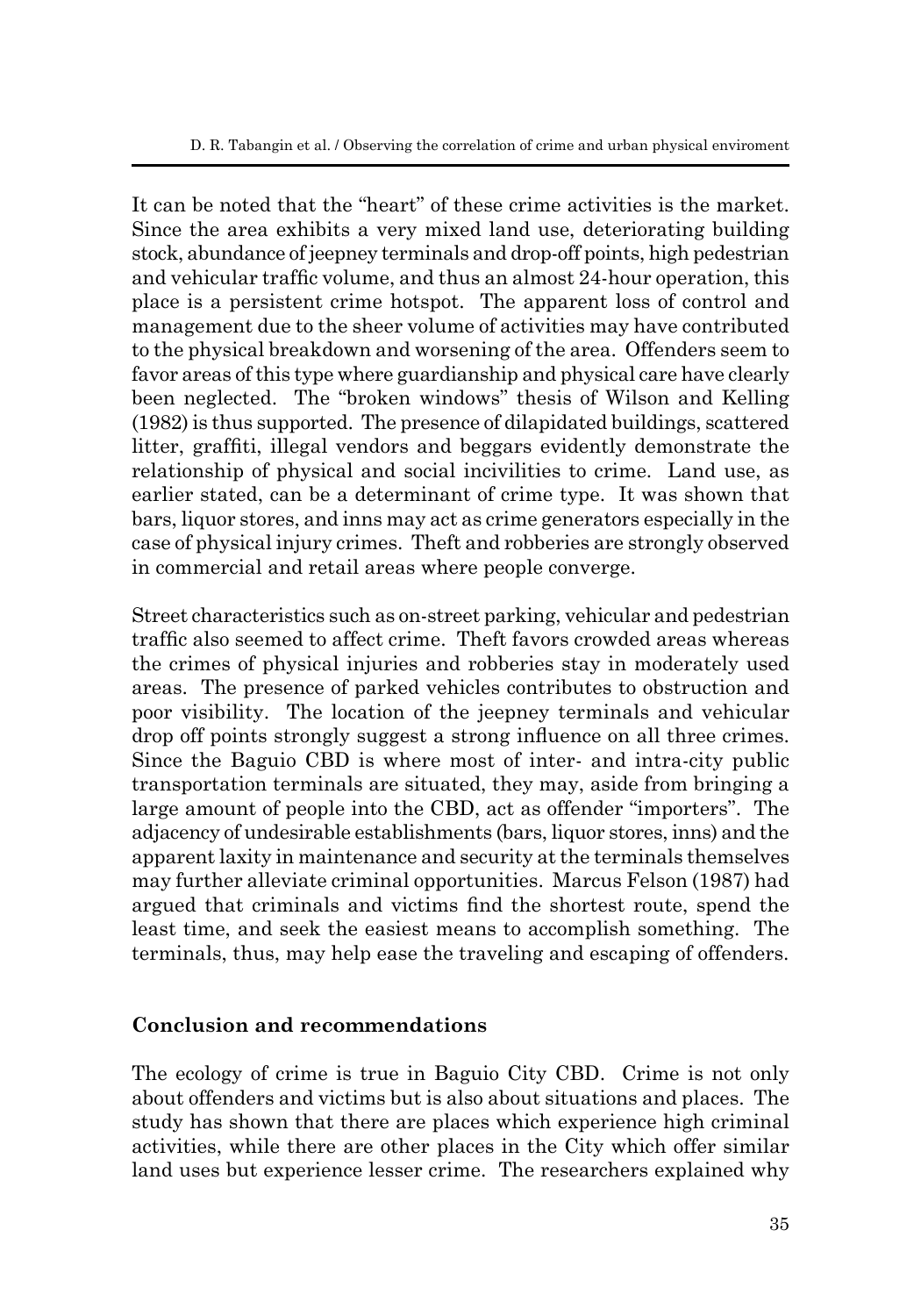there are hotspots as well as cool spots: physical design attributes and milieu affect crime. The presence or absence of certain environmental attributes present greater or lesser opportunities for crime. Crime is place-specific and environmental design must be used to reduce criminal activity while still maintaining the aesthetic standards sought by architects and designers.

Although architects and physical planners may not be able to deal with the social variables affecting crime directly, physical design that is conscious of its eventual effects on criminal behaviour fall right within their scope of work and responsibility. Physical features that offer better natural surveillance and lines of sight (e.g. large glass store or building fronts), clear delineation between public and private spaces, elimination of possible offender concealment spaces and escape routes (e.g. shrubs, trees, alcoves and blind corners), multiple well-defined and controlled exit and entry points (e.g. guards, locks, appropriate spatial definition), as well as the provision of adequate lighting and public pay phones (which can be used to ask for help) are deemed important in order to overcome the sense of spatial isolation.

Traffic patterns and land use mixes may encourage or discourage different types of crime. By implication, changes in land use and traffic patterns may result to higher or lower crimes because they may alter the exposure of potential offenders. The researchers are looking into the possible "importing" potential of jeepney terminals. Since terminals are movement generators, a physical change in circulation pattern like separating them from crime generators and undesirable establishments (such as bars, liquor stores, inns) and crowded areas (market, commercial and retail places) may help reduce crime. Likewise, on-street parking for both private and public vehicles may be restricted at certain places to enable visibility from the surrounding establishments thus reducing the risk. Incorporating features that may increase pedestrian volume (sidewalk cafes, convenience stores) or defuse their presence (wider hallways and lobbies) may further aid in lessening vulnerabilities.

Signs of caring and proprietorship signal to users and outsiders that the owners are concerned with their space and are vigilant about what happens within their properties. Improving and redeveloping areas that are physically deteriorated, unsafe, or poorly planned will lead to much safer places as well as overall neighbourhood viability. Incorporating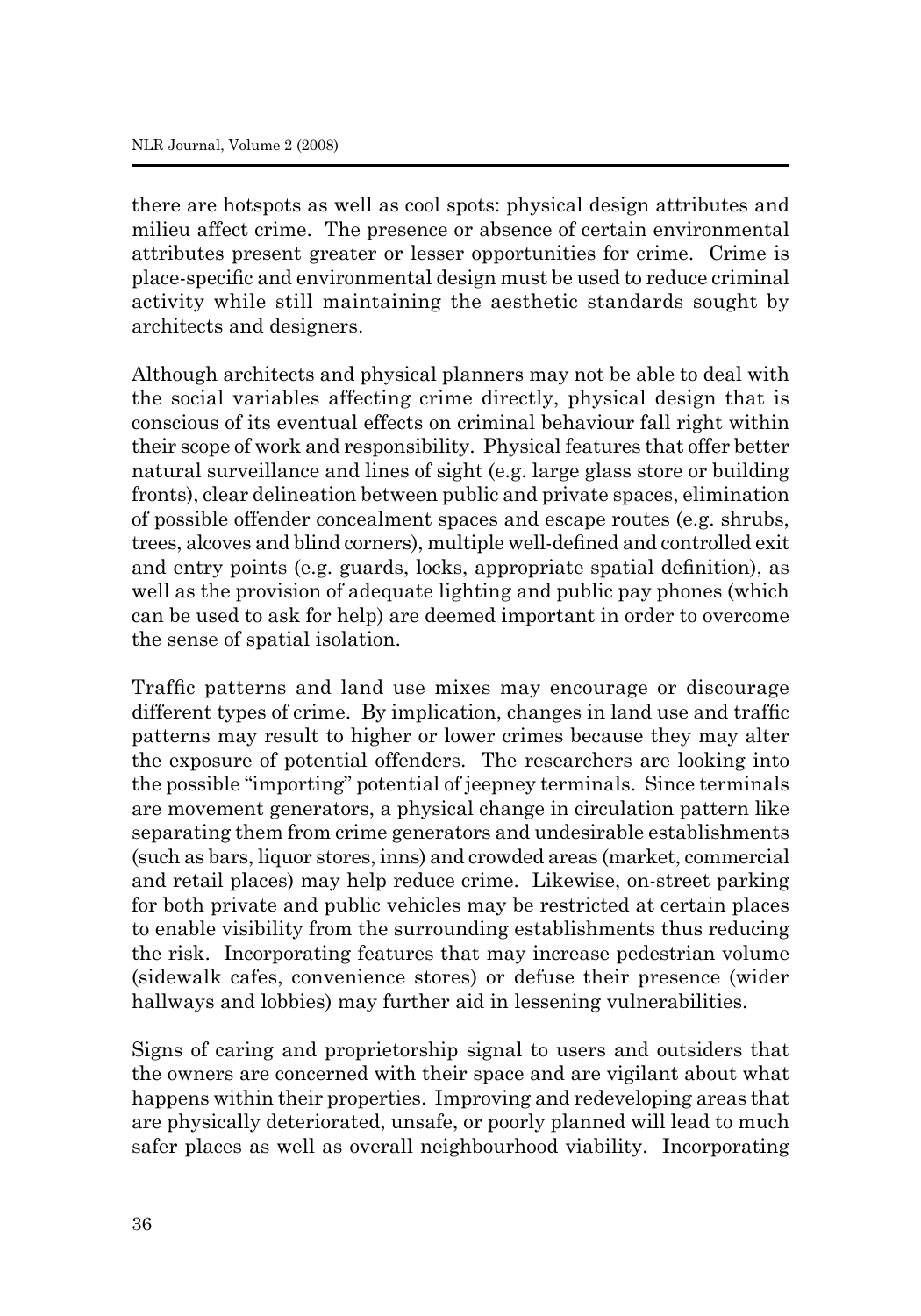patrolling guards or policemen or the installation of CCTV cameras may add to the sense of control in the area.

Probably the most influential element that makes people afraid and concerned with their welfare and general well-being in urban areas are the physical and social signs that indicate a breakdown in society: physical deterioration, large-scale accumulation of graffiti and trash, prevalence of beggars, drunks and itinerant vendors. These "incivilities" make establishment owners and personnel more concerned with their own safety and participate less in the maintenance and order in public places. Sensing fewer "eyes on the street", offenders become emboldened. Physical changes may precede crime changes. Policy makers especially from the City Planning and Development Office (CPDO) and the City Environment and Parks Management Office (CEPMO) play a large role in this part and they should rid the city of these signs of incivility and send a message that someone is in control.

This study hopes to put forward a message to architects, planners, developers and policymakers – the major actors in urban renewal and rejuvenation efforts. Crime prevention through environmental design (CPTED) seeks to prevent crime by influencing people's behaviour in places while at the same time improving our physical environment. While rejuvenating the built environment might not be the cure-all for improving our deteriorating quality of urban life, it may provide a partial solution, and one that is within the concern of the physical design professions.

### **References**

- Angel, S. (1968). *Discouraging Crime Through City Planning*. Working Paper #75. University of California, Berkeley: Center for Planning and Development Research.
- Block, R.L. and C.R. Block (1995). "Space, Place, and Crime: Hot Spot Areas and Hot Places of Liquor-Related Crime," in J. Eck and D. Weisburd (eds.) *Crime and Place*, Monsey, NY: Willow Press.
- Brantingham, P.J. and P.L. Brantingham (1981). *Environmental Criminology*. Beverly Hills, CA: Sage.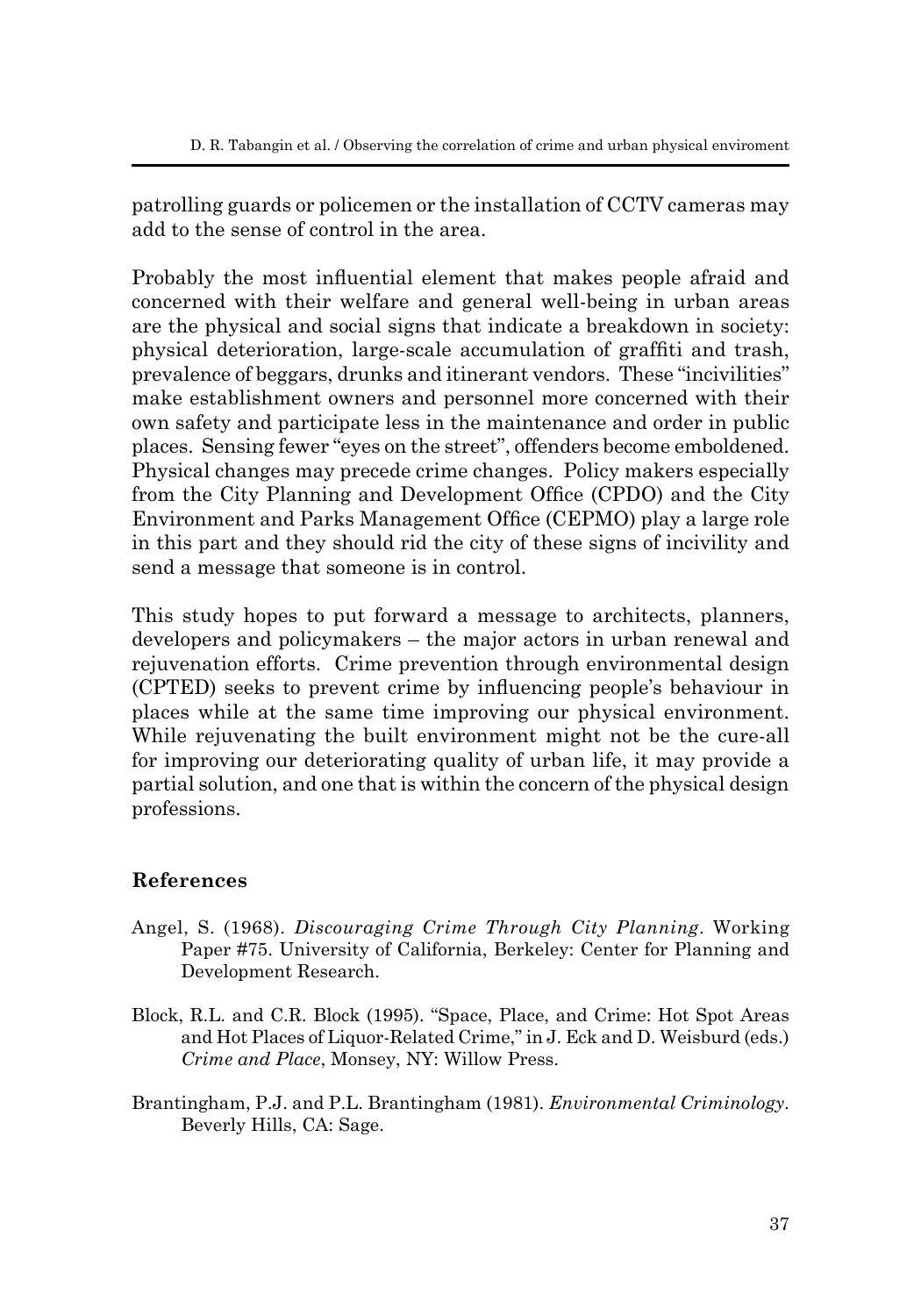- Brower, S. (1988). Design in Familiar Places: What Makes Home Environments Look Good. New York: Praeger.
- Burgess, E.W. (1925). "The Growth of the City: An Introduction to a Research Project," in R.E. Park, E.W. Burgess and R.D. McKenzie (eds.) *The City*. Chicago: University of Chicago Press.
- Eck, J.E. and D. Weisburd (1995). "Crime Places in Crime Theory," in J. Eck and D. Weisburd (eds.) *Crime and Place*, Monsey, NY: Willow Tree Press.
- Felson, M. (1987). "Routine Activities and Crime Prevention in the Developing Metropolis," *Criminology*, Vol. 25, pp. 911-931.
- Greenbaum, P.E. and S.D. Greenbaum (1981). "Territorial Personalization: Group Identity and Social Interaction in a Slavic-American Neighbourhood." *Environment and Behaviour*, 13:574-589.
- Greenberg S. and W. Rohe (1984). "Neighbourhood Design and Crime," *APA Journal*, Vol. 50:1, pp. 48-61.
- Jacobs, J. (1961). *The Life and Death of Great American Cities*. New York: Vintage Books.
- Jeffery, C.R. (1971). Crime Prevention Through Environmental Design. Beverly Hills: Sage.
- Kuhn, T.S. (1962). *The Structure of Scientific Revolutions*. Chicago: University of Chicago Press.
- Newman, O. (1972). Defensible Space: Crime Prevention Through Urban Design. New York: McMillan.
- Perkins, D., J. Meeks, and R. Taylor (1992). "The Physical Environment of Street Blocks and Resident Perceptions of Crime and Disorder: Implications for Theory and Measurement," *Journal of Environmental Criminology*, Vol. 12, pp. 21-34.
- Shaw, C. and H. McKay (1929). *Delinquency* Areas. Chicago: University of Chicago Press.
- Sherman, L.W., P.R. Gratin, M.E. Berger (1989). "Hot Spots of Predatory Crime: Routine Activities and the Criminology of Place," *Criminology*, 27:27-55.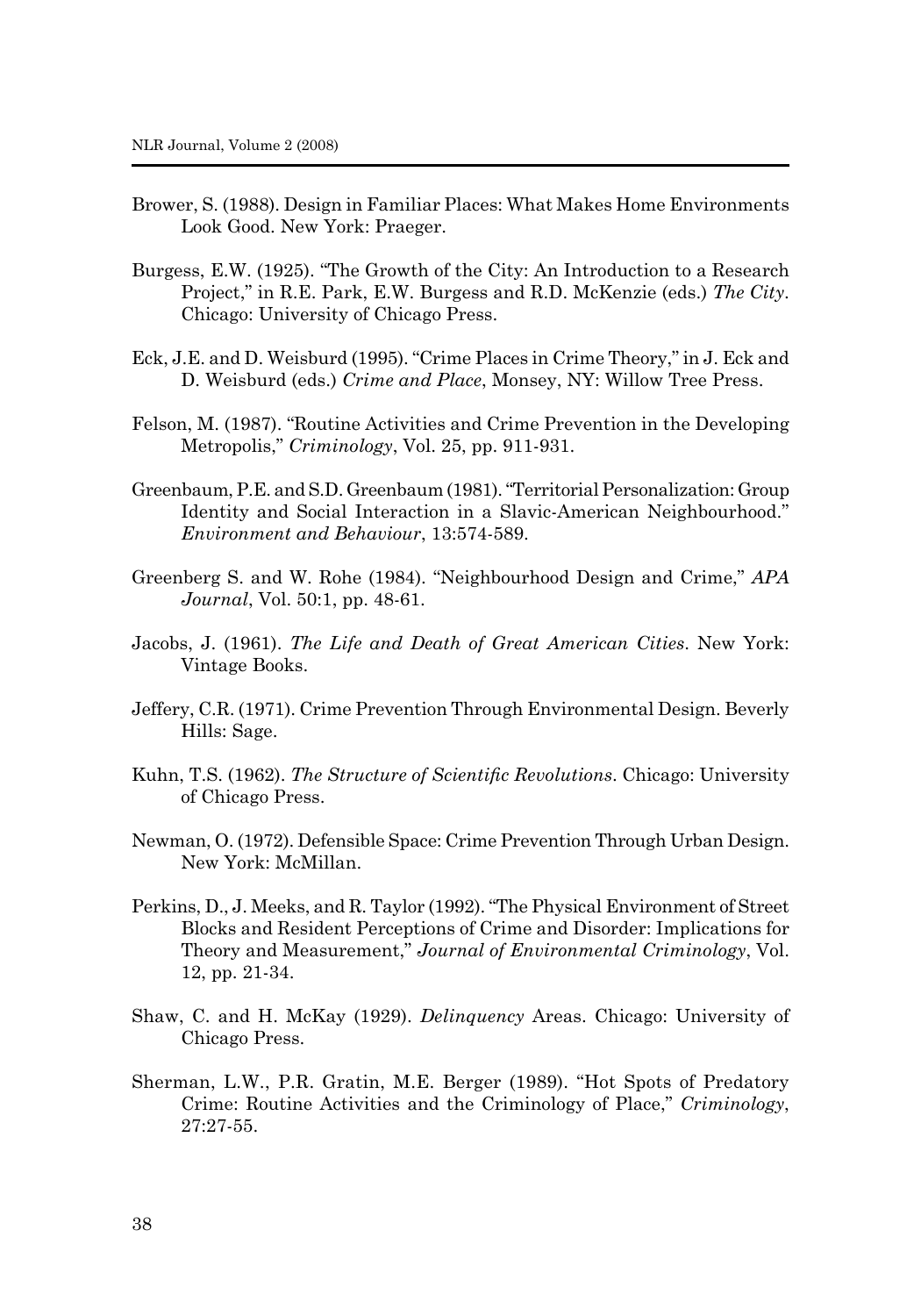- Wikstrom, P.H. (1995). "Preventing City-Center Crimes" in M. Tonry and D. Farrington (eds.) Crime and Justice: An Annual Review of Research. Chicago: University of Chicago Press.
- Wilson, J. Q. and Kelling, G.L. (1982). "Broken Windows: The Police and Neighbourhood Safety," *Atlantic Monthly*, 249(3), 29-38.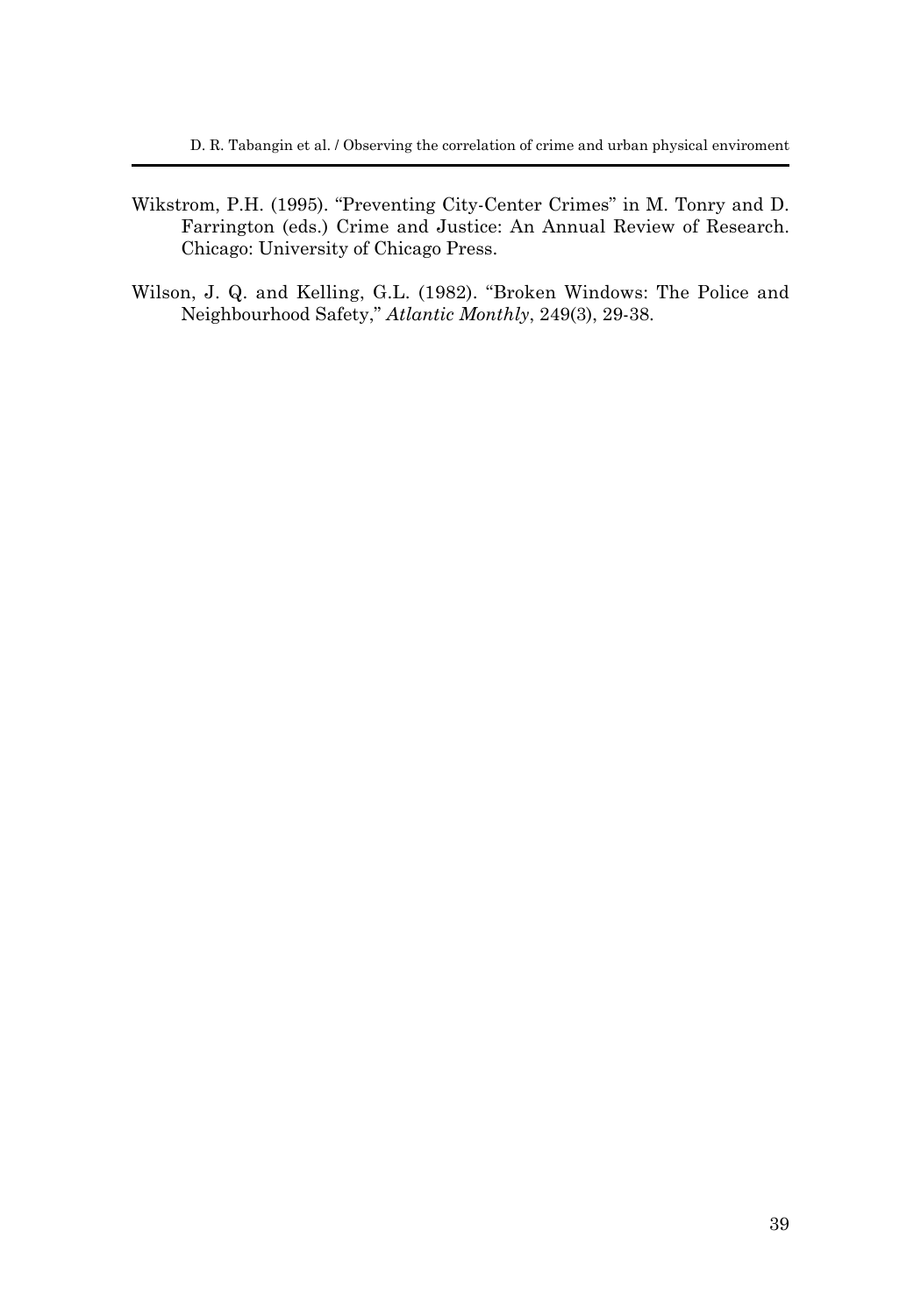## **Annex A. Theft hotspot places**

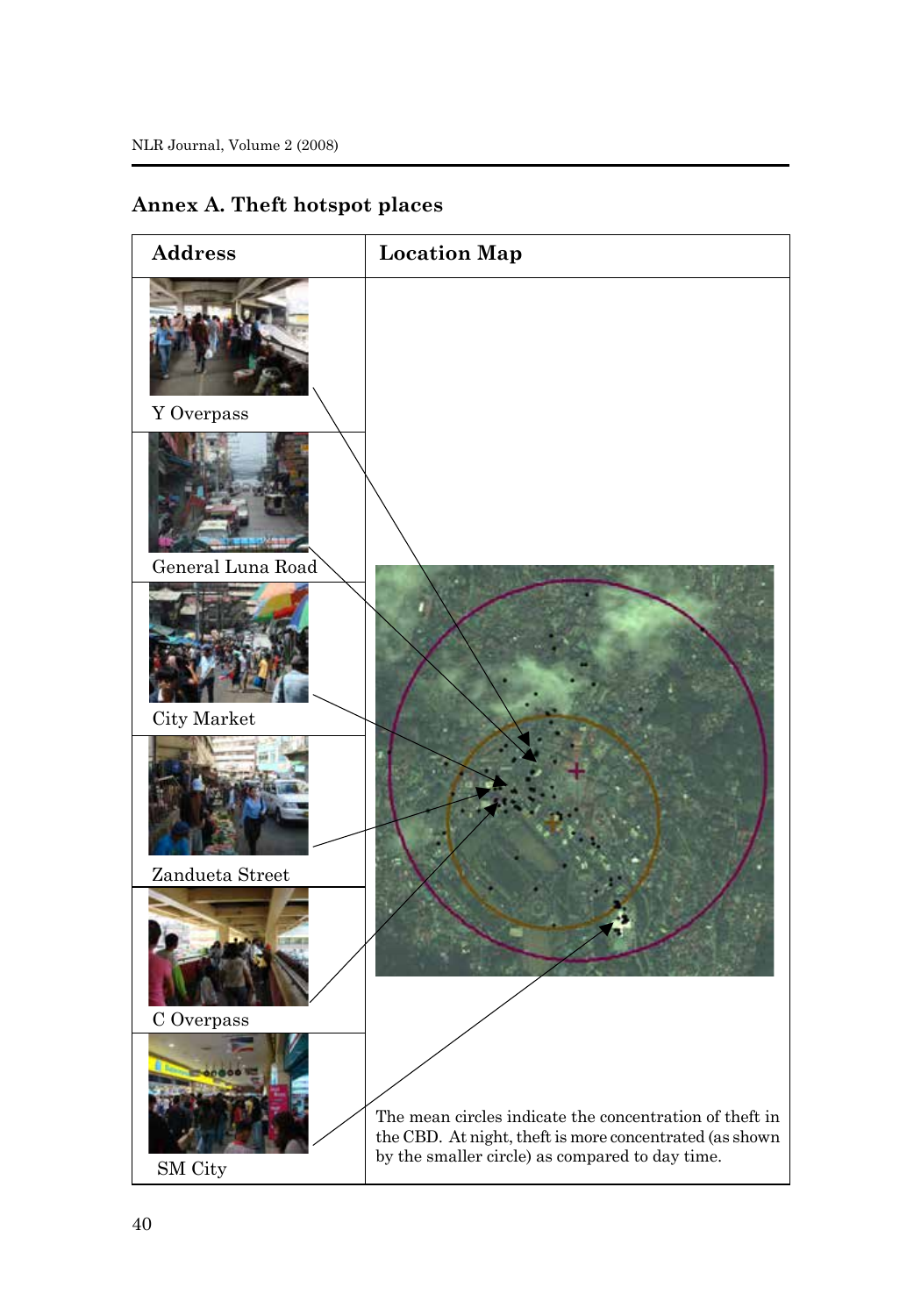## **Annex B. Physical injury hotspot places**